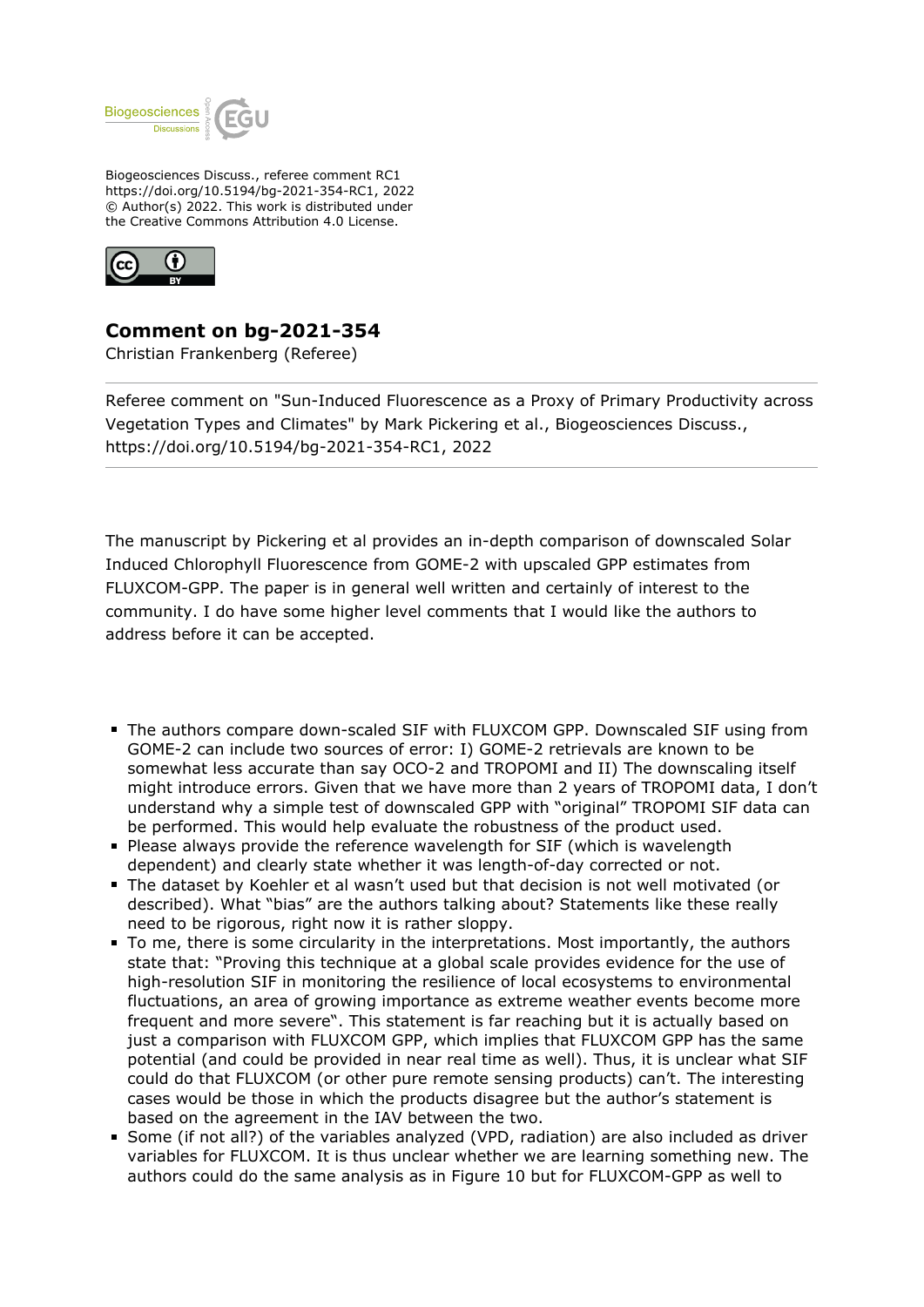evaluate whether the drivers (or limitations) between the datasets are identical or not. Only then would we learn something in my mind, right now a lot of the analysis is somewhat phenomenological.

Some minor comments:

Line 54: Please cite some of the original works on SIF and GPP as well (e.g. Joiner et al and Frankenberg et al).

Line 58: Frankenberg and Berry don't really talk about water availability. Maybe rather about a lower dynamic range in SIF yield vs GPP yield once stress kicks in.

Line 79: Please add citations for those data-products

Lines around 156: Lower bias, higher level of agreement: Please be more concrete, this could be anything. It is important to differentiate absolute biases (scaling factors), which are trivial from worse agreement as seasonality is not well captured. Also, this statement shows that there is considerable uncertainty in GOME-2 itself, thus it would be important to know whether the authors would draw different conclusions if they had chosen another data product.

Line 184: I really don't understand why the authors are working at 0.05 degrees rather than just aggregating everything to the native FLUXCOM resolution. Is there any good reason to introduce potential interpolation errors. My guess is the reason is convenience but please prove me wrong.

Line 237: What is true though is that if SIF is zero, there certainly is no GPP (but not necessarily the other way around). Thus, there is a biophysical reasoning behind that assumption. Maybe the linearity assumption is the one that could be questioned?

Figure 3: The IAV correlations are surprisingly good. It would be VERY interesting to compare the SIF-GPP slopes derived intra-annually from those inter-annually.

Figure 6: Please use higher resolution for the final version (or vector graphics)